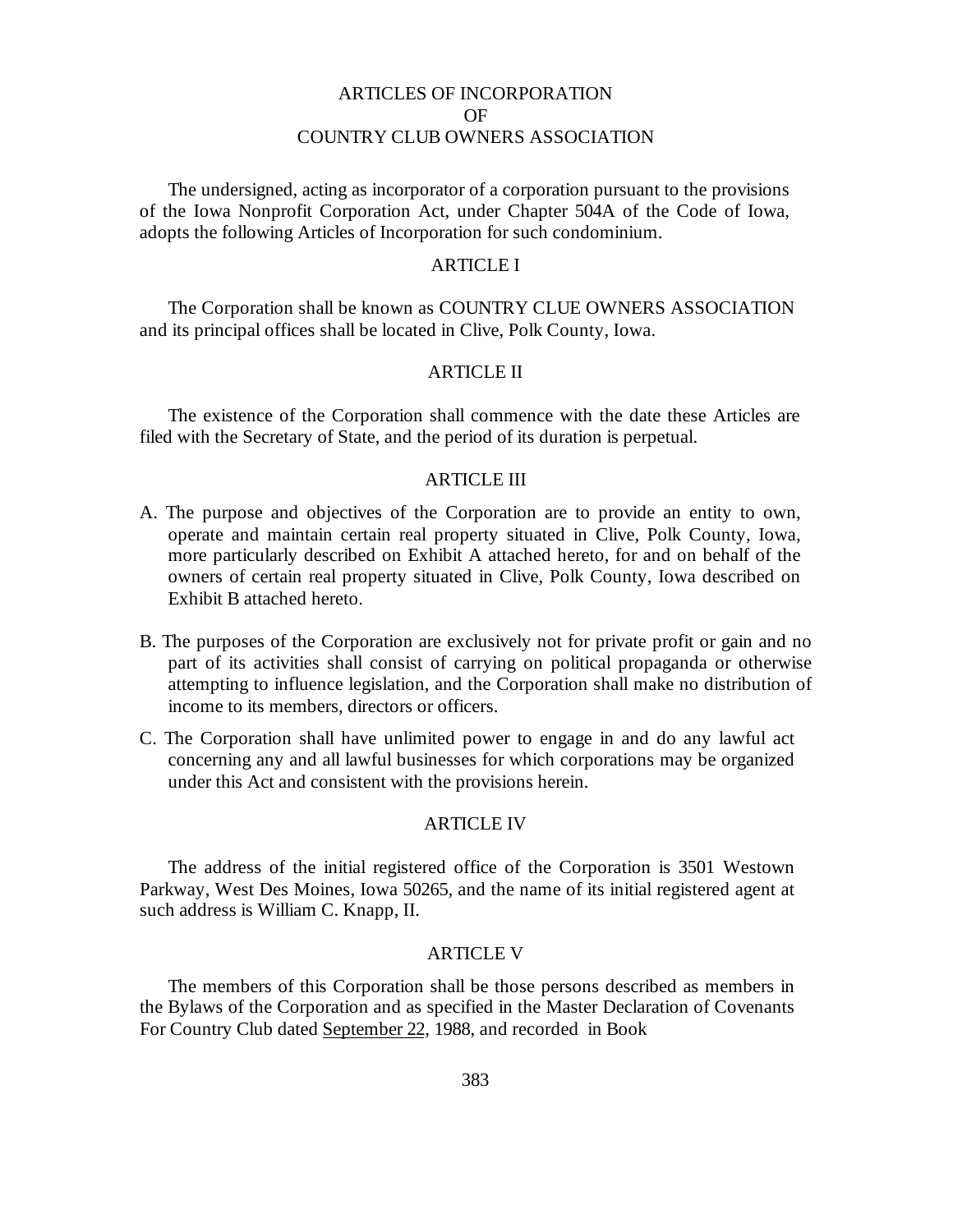5966 , Page 35 of the records of Polk County Recorder (hereinafter referred to as "Declaration"). The voting rights of the members shall be as provided in the Declaration and the Bylaws of the Corporation. Notwithstanding any provision of the Declaration or Bylaws to the contrary, the City of Clive shall be deemed to be a member of the Association for the sole and limited purpose of voting on a resolution recommending the corporation be dissolved voluntarily or involuntarily. For this limited purpose, the City of Clive shall be deemed to have 51% of the votes of the membership. The Corporation shall have no right to voluntarily or involuntarily dissolve or liquidate without the prior written consent of the City of Clive, Iowa.

## ARTICLE VI

The number of directors constituting the initial Board of Directors of the Corporation is six (6). The name and address of the persons who are to serve as the initial directors are:

| NAME                 | DDRESS                                      |
|----------------------|---------------------------------------------|
| William C. Knapp     | 3501 Westown Parkway<br>West Des Moines, IA |
| Paul R. Knapp        | 3501 Westown Parkway<br>West Des Moines, IA |
| Mark Haviland        | 3501 Westown Parkway<br>West Des Moines, IA |
| R. Michael Knapp     | 3501 Westown Parkway<br>West Des Moines, IA |
| William C. Knapp, II | 3501 Westown Parkway<br>West Des Moines, IA |
| Daryl Neumann        | 3501 Westown Parkway<br>West Des Moines, IA |

The terms of office of the initial Board of Directors shall be until successor Directors shall have been elected and shall have qualified. Until the terms of the initial Board of Directors expire, they shall be subject to removal only by Iowa Realty Co., Inc. as provided in the Declaration and Bylaws. Thereafter, a Director may be removed from office at a special meeting of the members of the Corporation in such manner as may be provided in the Bylaws. Persons other than members of the Corporation may be members of the Board of Directors.

## ARTICLE VII

The initial Bylaws of the Corporation and amendments thereto shall be adopted by its initial Board of Directors, but the power to

-2-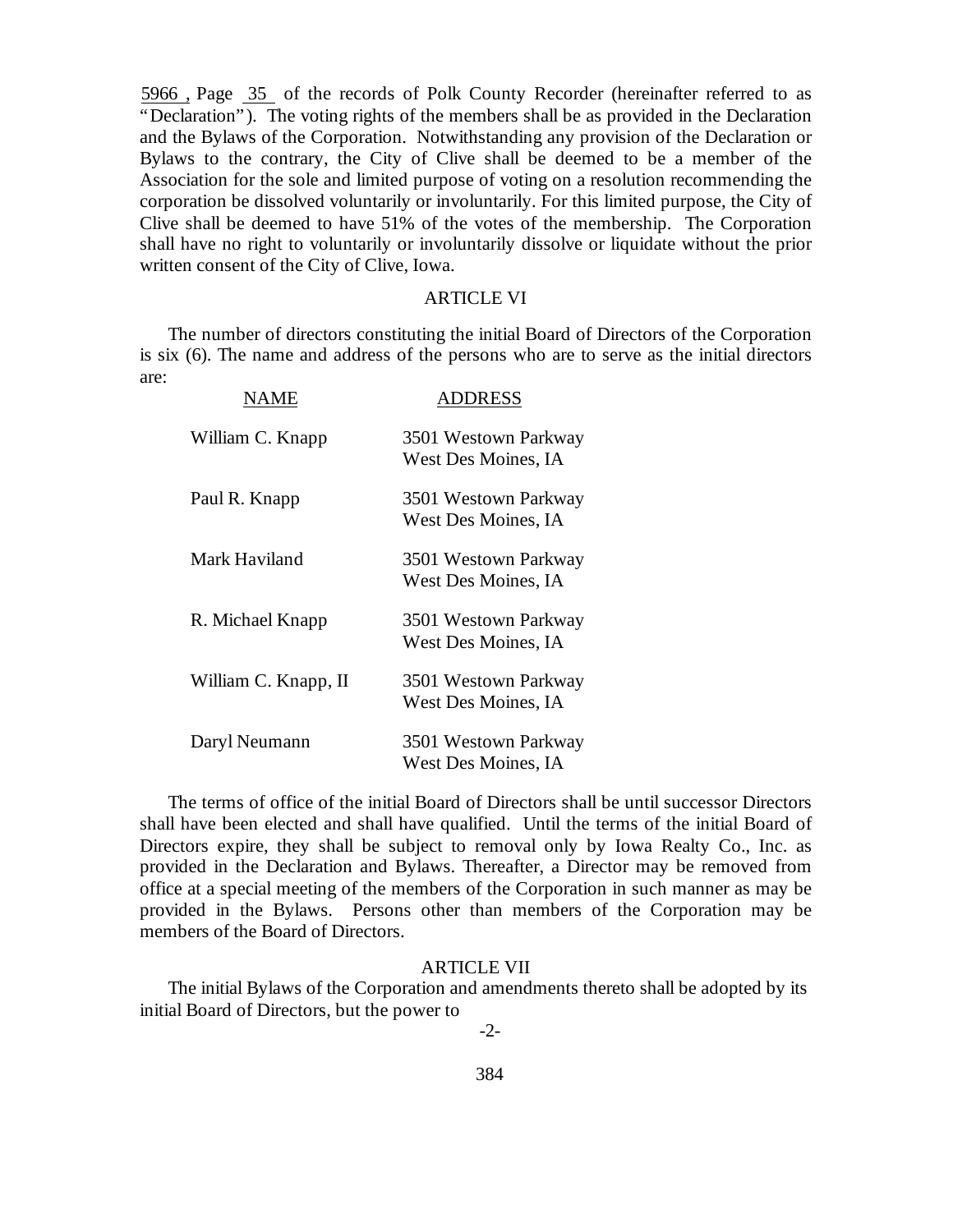thereafter alter, amend or repeal the same or adopt new Bylaws is reserved to the members of the Corporation, subject to the restrictions contained in the initial Bylaws and amendments thereto.

#### ARTICLE VIII

In the event of liquidation, assets of the Corporation, if any remain, shall be distributed to the members in accordance with their proportionate share of votes in the affairs of the Corporation as determined by the Bylaws.

## ARTICLE IX

All transfers, conveyances, leases, mortgages or assignments of real estate or of any interest therein shall be executed by any two of the following officers: President or Vice president and Secretary or Treasurer. All transfers, conveyances, leases or encumbrances of personal property or any interest therein shall be executed by any officer of the Corporation or any agent authorized by the Board or Directors. All judgments or other liens shall be satisfied, discharged, released or assigned by any officer of the Corporation.

# ARTICLE X

Neither the members, the Board of Directors, nor their private property shall be liable for corporate debts, obligations or undertakings.

#### ARTICLE XI

This Corporation shall indemnify any present or former director, officer, employee, member of volunteer of this Corporation, and each such person who is serving or who has served, at the request of this Corporation, as a director, officer, partner, trustee, employee or agent of another corporation, partnership, joint venture, trust, other enterprise or employee benefit plan to the fullest extent possible against expenses, including attorneys' fees, judgments, fines, settlements and reasonable expenses, actually incurred by such person relating to his conduct as a directory, officer, employee, member or volunteer of this Corporation or as a directory, officer, partner, trustee, employee or agent of another corporation, partnership, joint venture, trust, other enterprise or employee benefit plan, except that the mandatory indemnification required by this sentence shall not apply (i) to a breach of the duty of loyalty to the Corporation, (ii) for acts or omissions not in good faith or which involve intentional misconduct or knowing violation of the law, or (iii) for a transaction from which such person derived an improper personal benefit.

## ARTICLE XII

The name and address of the incorporator is William C. Knapp. II, 3501 Westown Parkway, West Des Moines, Iowa 50265.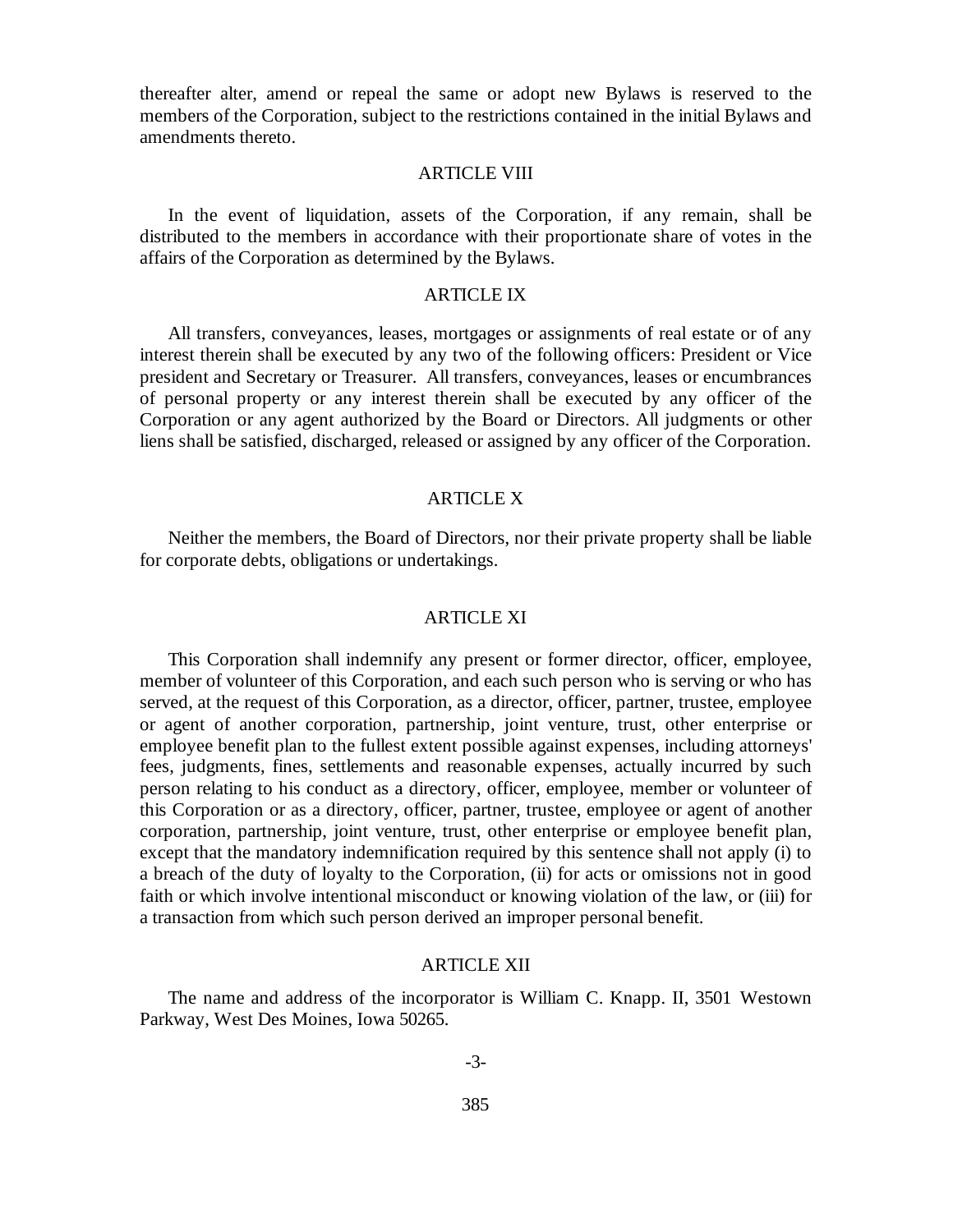Dated at Des Moines, Iowa, this  $\overline{7}$  day of October, 1988.

/s/ William C. Knapp, II William C. Knapp, II

STATE OF IOWA ) ss. COUNTY OF POLK)

On this  $\overline{7}$  day of October, 1988, before me, a Notary public in and for the State of Iowa, personally, appeared William C. Knapp, II, to me known to be the person named in and who executed the foregoing Articles of Incorporation and acknowledged that he executed the same as his voluntary act and deed.

[SEAL] /s/Gerald D. Neugent NOTARY PUBLIC IN AND FOR SAID COUNTY AND STATE

-4-